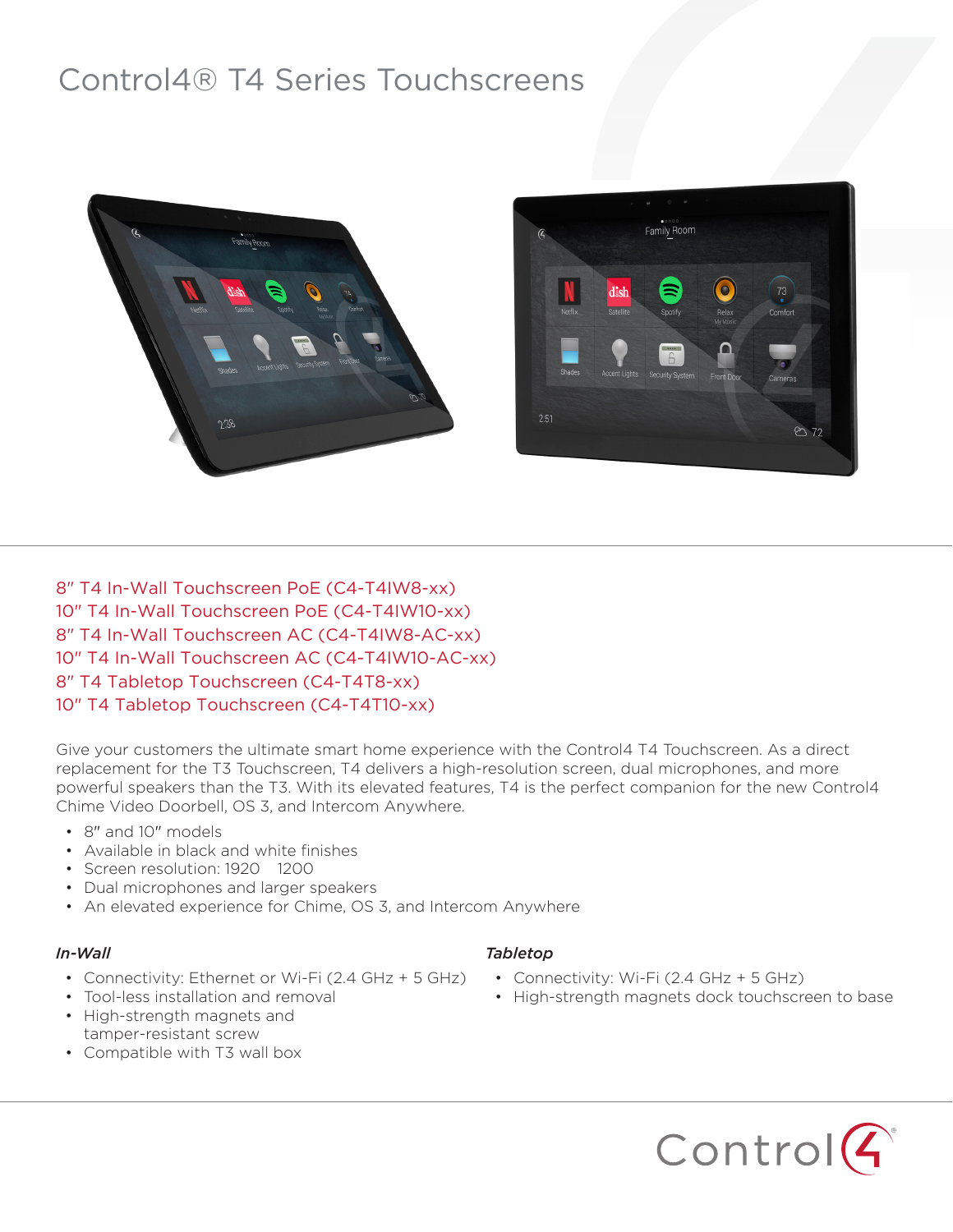# Control4® T4 Series Touchscreens

#### *Improved features*

T4 is the most powerful touchscreen we've ever built, with 2 the resolution of the T3, dual microphones, more powerful speakers, and a faster processor. Plus, T4 can be installed in the same backbox as a T3, making installing a T4 on every job an easy way to upgrade your client's smart home experience.

#### *The ideal smart home interface*

T4's upgraded features allow for clear communication and seamless control of the entire smart home experience, from lighting and music to shades, thermostats, and more. Unlike a smartphone or tablet, T4 is always connected, so it's easy for customers to get a complete picture of their property at a glance through the OS 3 dashboard.

#### *Quick and easy installs*

Tool-less installs (no ribbon cable required) make touchscreen installation and removal fast, and mounting is easy and secure thanks to powerful magnets and a tamper-resistant screw. Plus, T4 is available in portable and in-wall models and uses the same backbox as all Control4 touchscreens built since 2010 for a quick retrofit solution.

### *T4 Touchscreen + Chime: A perfect pair*

When paired with T4's superior audio and video quality, Chime brings complete peace of mind to security-conscious customers. The T4's faster processor shows customers who's at their door in an instant, and constant connectivity with Intercom Anywhere makes it easy to communicate with visitors on the porch or others inside the home.

#### *Built-in commercial features*

Simplify complex multimedia systems in bars, restaurants, boardrooms, and other commercial environments with Control4. With the power of OS 3, you can use the Access Agent to lock out or password protect certain features of the T4 Touchscreen to ensure business environments are controlled by authorized users only.

#### *Planning the in-wall touchscreen installation*

- Required: In-Wall Touchscreen Wall Box
	- For retrofit: C4-RWB57C-P (plastic) or C4-RWB57C-M (metal)
	- For new construction: C4-NWB57C-P (plastic) or C4-NWB57C-M (metal)
- For Wi-Fi connection: Make sure each touchscreen location has a strong Wi-Fi signal and that it's on the same network as your controller.
- Communication agent is required for intercom use.
- Refer to the planning template on the last page of this data sheet.

#### *Planning the tabletop touchscreen installation*

- Make sure each touchscreen location has a strong Wi-Fi signal and that it's on the same network as your controller.
- Communication agent is required for intercom use.

## *For more product information*

Visit *ctrl4.co/t4*





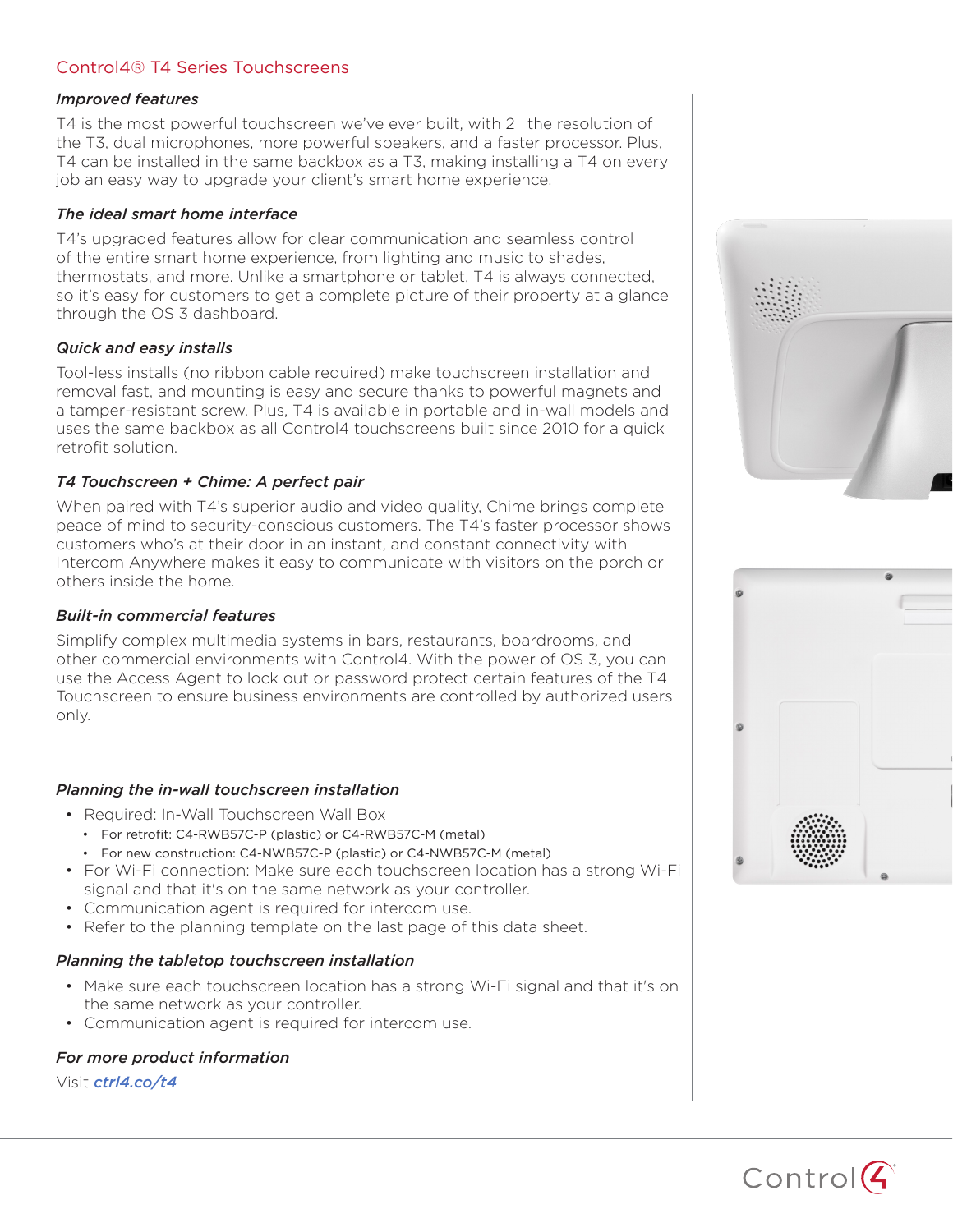## Control4® T4 Series Touchscreens

| <b>Specifications</b>        |                                                                                                                                                                                                                                                                                                                                                                                                                                                                                                                                                                                                                                                                                                                                                                                         |
|------------------------------|-----------------------------------------------------------------------------------------------------------------------------------------------------------------------------------------------------------------------------------------------------------------------------------------------------------------------------------------------------------------------------------------------------------------------------------------------------------------------------------------------------------------------------------------------------------------------------------------------------------------------------------------------------------------------------------------------------------------------------------------------------------------------------------------|
| Model                        | T4 Series Touchscreens                                                                                                                                                                                                                                                                                                                                                                                                                                                                                                                                                                                                                                                                                                                                                                  |
| Model numbers                | 8" T4 In-Wall Touchscreen PoE (C4-T4IW8-xx)<br>10" T4 In-Wall Touchscreen PoE (C4-T4IW10-xx)<br>8" T4 In-Wall Touchscreen AC (C4-T4IW8-AC-xx)<br>10" T4 In-Wall Touchscreen AC (C4-T4IW10-AC-xx)<br>8" T4 Tabletop Touchscreen (C4-T4T8-xx) (one base included)<br>10" T4 Tabletop Touchscreen (C4-T4T10-xx) (one base included)                                                                                                                                                                                                                                                                                                                                                                                                                                                        |
| Accessories                  |                                                                                                                                                                                                                                                                                                                                                                                                                                                                                                                                                                                                                                                                                                                                                                                         |
| C4-T4PMNT                    | T4 Touchscreen Tabletop Permanent Mount Kit                                                                                                                                                                                                                                                                                                                                                                                                                                                                                                                                                                                                                                                                                                                                             |
| C4-T4TBS8                    | T4 Touchscreen Tabletop 8" Base                                                                                                                                                                                                                                                                                                                                                                                                                                                                                                                                                                                                                                                                                                                                                         |
| C4-T4TBS10                   | T4 Touchscreen Tabletop 10" Base                                                                                                                                                                                                                                                                                                                                                                                                                                                                                                                                                                                                                                                                                                                                                        |
| C4-T4IWMB-POE                | PoE-Powered Mid Box                                                                                                                                                                                                                                                                                                                                                                                                                                                                                                                                                                                                                                                                                                                                                                     |
| C4-T4IWMB-AC                 | AC-Powered Mid Box                                                                                                                                                                                                                                                                                                                                                                                                                                                                                                                                                                                                                                                                                                                                                                      |
| Features                     |                                                                                                                                                                                                                                                                                                                                                                                                                                                                                                                                                                                                                                                                                                                                                                                         |
| Screen                       | Resolution: 1920 1200<br>Capacitive touch<br>Camera: 720p                                                                                                                                                                                                                                                                                                                                                                                                                                                                                                                                                                                                                                                                                                                               |
| Wireless network             | 802.11b/g/n 2.4 GHz<br>802.11a/n/ac 5 GHz<br>Security: WEP, WPA/WPA2 PSK, 802.1x EAP, PEAP                                                                                                                                                                                                                                                                                                                                                                                                                                                                                                                                                                                                                                                                                              |
|                              | Notes: (1) While technically the touchscreen can use 802.11b,<br>802.11b is not supported. (2) 802.11n is recommended for<br>best performance. Even with 802.11n, broadcasting to several<br>devices will degrade Video Intercom response time and<br>images. Broadcasting to additional devices will further degrade<br>performance. See "Wireless Network Limitations."                                                                                                                                                                                                                                                                                                                                                                                                               |
| Power supply                 | Tabletop models: International power supply adapters included<br>Tabletop charging station connections: 5V DC power<br>In-wall: PoE (IEEE 802.3af) 13 W peak                                                                                                                                                                                                                                                                                                                                                                                                                                                                                                                                                                                                                            |
| Mechanical                   |                                                                                                                                                                                                                                                                                                                                                                                                                                                                                                                                                                                                                                                                                                                                                                                         |
| Dimensions (W H D)<br>Weight | Tabletop:<br>•8" Touchscreen: 200 144 23 mm (7.9 5.7 0.9")<br>•8" Charging station: 106 79 56 mm (4.17 3.11 2.21")<br>•10" Touchscreen: 245 172 23 mm (9.65 6.77 0.9")<br>•10" Charging station: 115 102 66 mm (4.53 4.02 2.60")<br>In-wall:<br>•8" model: 202 142 15 mm (8.0 5.6 0.59")<br>•10" model: 246 172 15 mm (9.69 6.77 0.59")<br>• Wall box: 68 104 81 mm (2.7 4.1 3.19")<br>(See planning template on back page for outline details)<br>• Power box: 127 119 45 mm (5.0 4.67 1.77")<br>Tabletop:<br>$\cdot$ 8" Touchscreen: 1.05 lb (0.47 kg)<br>•8" Charging base: 1.4 lb (0.64 kg)<br>$\cdot$ 10" Touchscreen: 1.35 lb (0.60 kg)<br>$\cdot$ 10" Charging base: 1.05 lb (0.46 kg)<br>In-wall (with mid-box):<br>•8" model: 0.41 kg (0.9 lb)<br>•10" model: 0.68 kg (1.5 lb) |
| Environmental                |                                                                                                                                                                                                                                                                                                                                                                                                                                                                                                                                                                                                                                                                                                                                                                                         |
| Operating temperature        | 0 to 40 °C (32 to 104 °F)                                                                                                                                                                                                                                                                                                                                                                                                                                                                                                                                                                                                                                                                                                                                                               |
| Storage temperature          | -20 to 70 °C (-4 to 158 °F)                                                                                                                                                                                                                                                                                                                                                                                                                                                                                                                                                                                                                                                                                                                                                             |
|                              |                                                                                                                                                                                                                                                                                                                                                                                                                                                                                                                                                                                                                                                                                                                                                                                         |

LATEST VERSION OF THIS DOCUMENT



TABLETOP INSTALLATION GUIDE



ctrl4.co/t4-tabletop-ig

IN-WALL INSTALLATION GUIDE



Copyright ©2022, Snap One, LLC. All rights reserved. Snap One and its respective logos are registered trademarks or trademarks of<br>Snap One, LLC (formerly known as Wirepath Home Systems, LLC.) in the United States and/or o